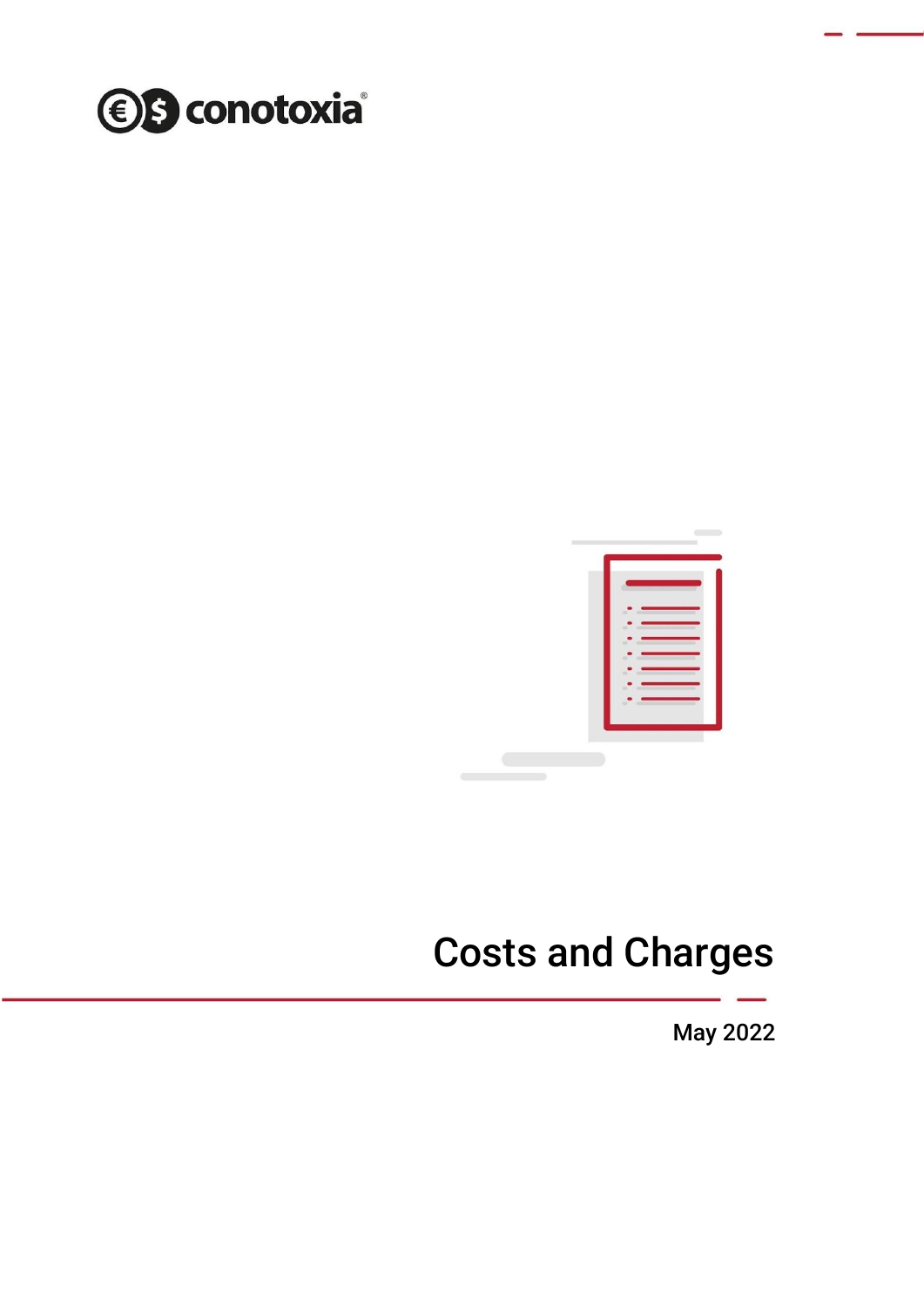## 1. Introduction

Following the implementation of the Markets in Financial Instruments Directive 2014/65/EU ("MiFID II") and in accordance to the provisions of the Financial Services and Activities and Regulated Markets Law of 2017 (the "Law") of the Cyprus Securities and Exchange Commission ("CySEC"), Conotoxia Ltd (the "Company") is required to provide to clients or potential clients in good time information on all costs and related charges. Such information relates to both investment services and ancillary services, including the cost of advice, where relevant, the cost of the financial instrument recommended or marketed to the client and how the client may pay for it, also encompassing any third-party payments.

When providing investment services to professional clients, the Company has the right to agree to a limited application of the detailed requirements set out in this policy with these clients, except irrespective of the investment service provided, the financial instruments concerned embed a derivative.

When providing investment services to eligible counterparties, the Company has the right to agree to a limited application of the detailed requirements set out in this policy, except when, irrespective of the investment service provided, the financial instruments concerned embed a derivative and the eligible counterparty intends to offer them to its clients.

### 2. Ex-ante disclosure of information on costs and charges

- A. For ex-ante disclosure of information on costs and charges to clients, the Company shall aggregate the following:
	- a) all costs and associated charges charged by it or other parties where the client has been directed to such other parties, for the investment services(s) and/or ancillary services provided to the client. Third party payments received by the Company in connection with the investment service provided to a client will be itemized separately, and the aggregated costs and charges will be totaled and expressed both as a cash amount and as a percentage; and
	- b) all costs and associated charges associated with the manufacturing and managing of the financial instruments.

The costs referred to in points (a) and (b) above include:

| <b>Investment service</b>             | One-off charges related to the<br>provision of the service | On-going charges related to the<br>provision of the service |  |
|---------------------------------------|------------------------------------------------------------|-------------------------------------------------------------|--|
| Reception & Transmission of<br>orders | n/a                                                        | n/a                                                         |  |
| <b>Execution of orders</b>            | Commissions based on paragraph                             | Swaps based on data provided on<br>the trading platforms    |  |
| Dealing on own account                | Commissions based on paragraph                             | Swaps based on data provided on<br>the trading platforms    |  |

#### **I. Charges associated with the provision of investment services:**

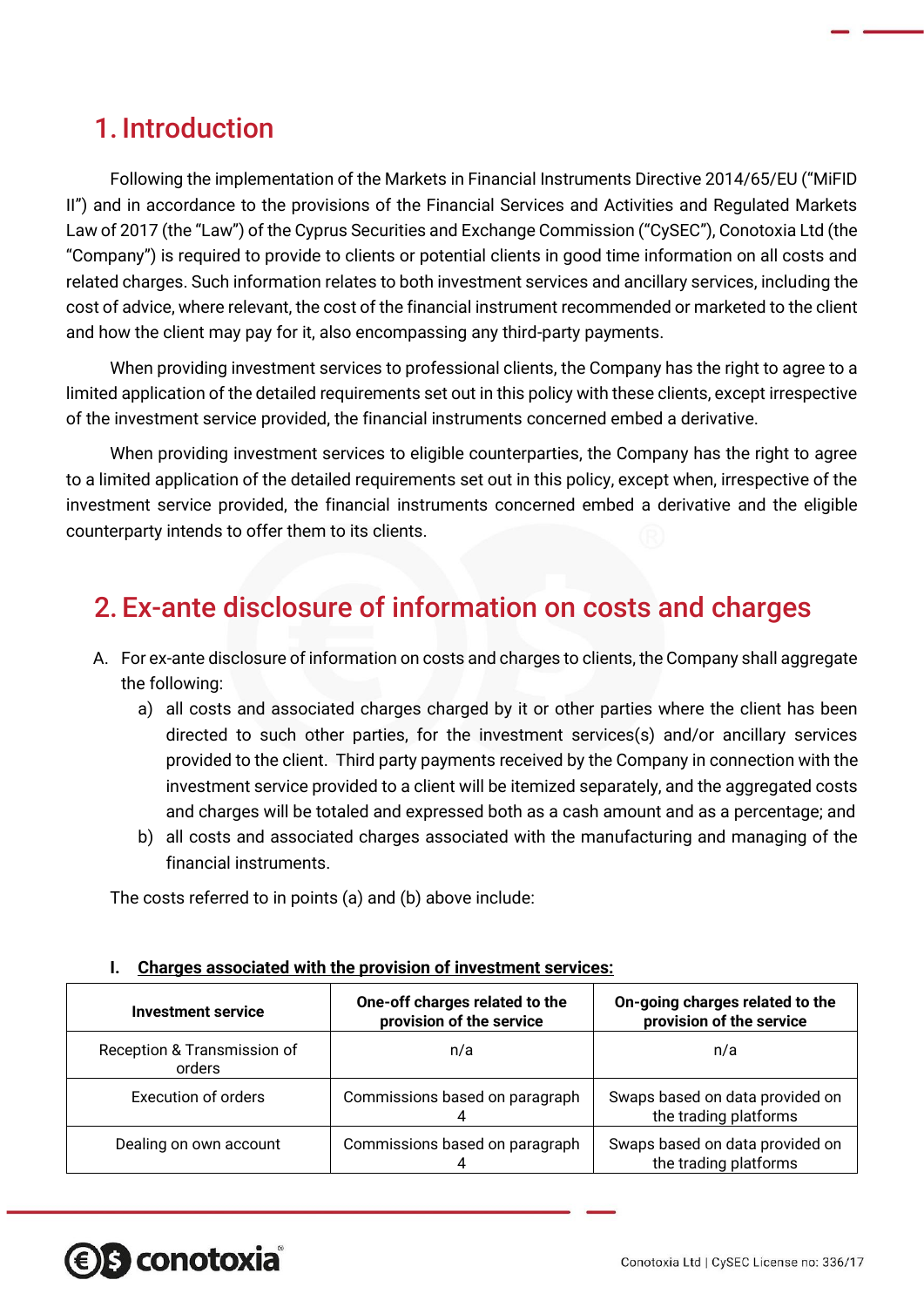#### **Execution of orders**

\*Spread - please refer to our trading platforms for the most recent spreads

\*\*Commission - please refer to the relevant contract specification document on th[e web](https://forex.conotoxia.com/why-us/legal-and-security/documents-and-announcements)

\*\*\*Dormant/Inactivity Fee - In case a client account is considered as dormant/inactive and such account has positive cash balance, a monthly fee of 10/PLN/EUR/USD/GBP will be imposed.

\*\*\*\*Dividend adjustment is applied when a position is left open at the settlement time of the previous trading day. Every Monday, the Company publishes the dividend adjustments in the clients' portal.

\*\*\*\*\*Currency Conversion Fee – a conversion fee of 0.4% will be charged in the cases the assets traded currency differs from the account currency

| <b>Account Types</b>                   | <b>One-off costs</b>                                                                                                                               | <b>Ongoing costs</b>                                                          | <b>Incidental costs</b>                                |  |
|----------------------------------------|----------------------------------------------------------------------------------------------------------------------------------------------------|-------------------------------------------------------------------------------|--------------------------------------------------------|--|
| MT4 ZERO COMMISSION STP                | Spread*<br>(Zero commission on all<br>instruments)                                                                                                 | Swaps based on data<br>provided on the trading<br>platforms                   | Dividend adjustment**** and<br>Dormant/Inactive Fee*** |  |
| <b>BASIC STP</b>                       | Spread* and Commission**                                                                                                                           | Swaps based on data<br>provided on the trading<br>platforms                   | Dividend adjustment**** and<br>Dormant/Inactive Fee*** |  |
| <b>STANDARD STP</b>                    | Spread* and Commission**<br>(Zero commission on<br>cryptocurrencies)                                                                               | Swaps based on data<br>provided on the trading<br>platforms                   | Dividend adjustment**** and<br>Dormant/Inactive Fee*** |  |
| <b>ALGO TRADING STP</b>                | Spread* and Commission**<br>(Zero commission on<br>cryptocurrencies)                                                                               | Swaps based on data<br>provided on the trading<br>platforms                   | Dividend adjustment**** and<br>Dormant/Inactive Fee*** |  |
| <b>ADVANCED STP</b>                    | Spread* and Commission**<br>Swaps based on data<br>(Zero commission on<br>provided on the trading<br>indices and<br>platforms<br>cryptocurrencies) |                                                                               | Dividend adjustment**** and<br>Dormant/Inactive Fee*** |  |
| <b>Smart Account</b>                   | Spread* and Commission**,                                                                                                                          | 3% swaps for long and short<br>positions yearly                               | <b>NA</b>                                              |  |
| Spread* and Commission**<br><b>DMA</b> |                                                                                                                                                    | (Zero swaps for long DMA<br>positions and 3.8% for short<br>positions yearly) | <b>Currency Conversion</b><br>Fee*****                 |  |

#### **Other Costs**

| <b>Account Types</b>              | <b>Opening</b><br>account | <b>Closing account</b> | <b>Maintaining</b><br>account | <b>Provision of</b><br>monthly<br>statements | <b>Provision of</b><br>annual ex-post<br>cost and<br>charges report |
|-----------------------------------|---------------------------|------------------------|-------------------------------|----------------------------------------------|---------------------------------------------------------------------|
| MT4 ZERO<br><b>COMMISSION STP</b> | Free of charge            | Free of charge         | Free of charge                | Free of charge                               | Free of charge                                                      |

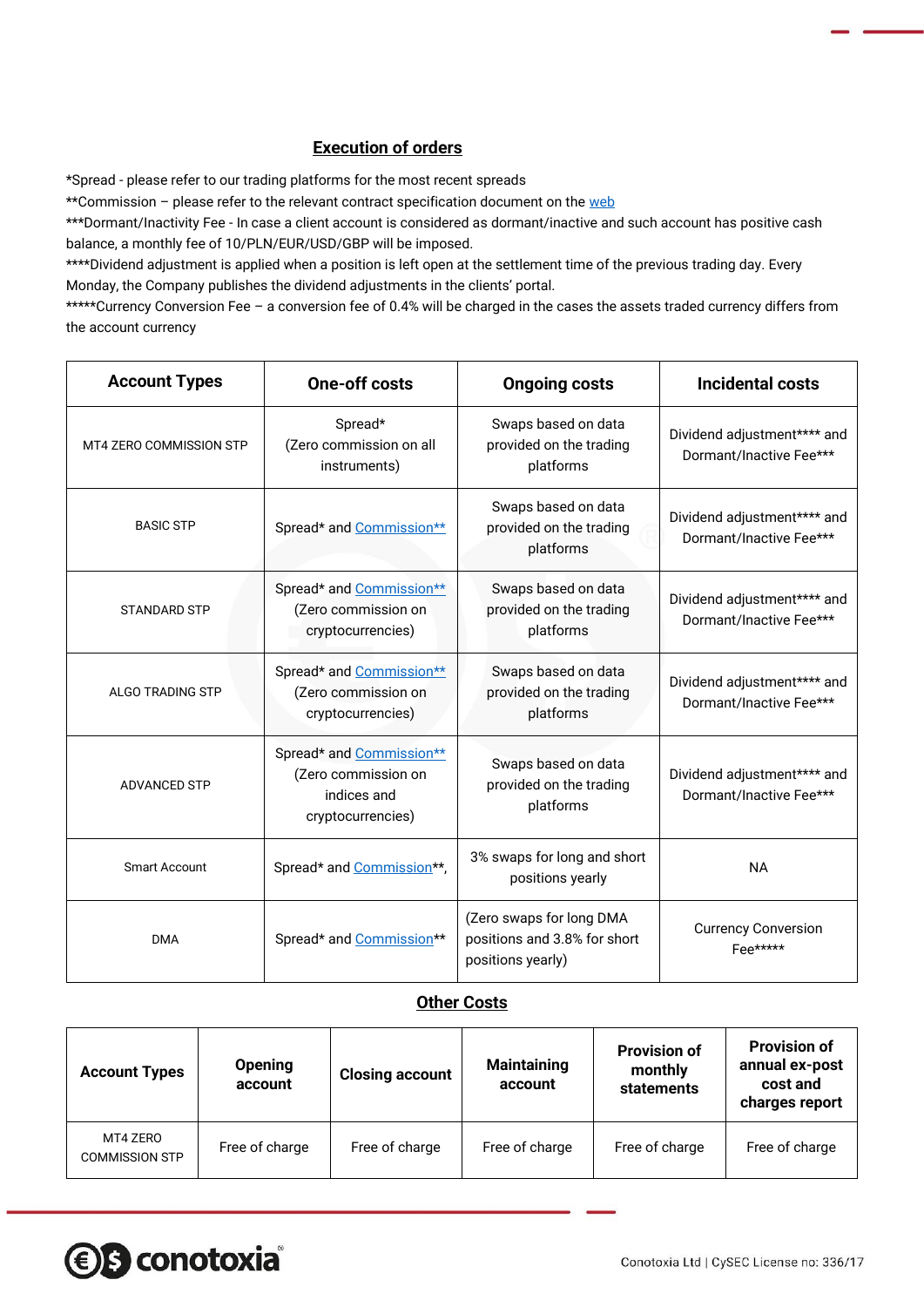| <b>BASIC STP</b>    | Free of charge | Free of charge | Free of charge | Free of charge | Free of charge |
|---------------------|----------------|----------------|----------------|----------------|----------------|
| <b>STANDARD STP</b> | Free of charge | Free of charge | Free of charge | Free of charge | Free of charge |
| ALGO TRADING STP    | Free of charge | Free of charge | Free of charge | Free of charge | Free of charge |
| <b>ADVANCED STP</b> | Free of charge | Free of charge | Free of charge | Free of charge | Free of charge |
| <b>ECN</b>          | Free of charge | Free of charge | Free of charge | Free of charge | Free of charge |
| ECN DMA             | Free of charge | Free of charge | Free of charge | Free of charge | Free of charge |

#### **II. Charges associated with the provision of ancillary services:**

| Ancillary service                                                                                                                               | On-going charges related to the provision of the<br>service |  |  |
|-------------------------------------------------------------------------------------------------------------------------------------------------|-------------------------------------------------------------|--|--|
| Safekeeping & administration                                                                                                                    | n/a                                                         |  |  |
| Foreign exchange services                                                                                                                       | n/a                                                         |  |  |
| Investment research                                                                                                                             | n/a                                                         |  |  |
| Granting credits or loans to one or more financial<br>instruments, where the firm granting the credit or loan<br>is involved in the transaction | n/a                                                         |  |  |

#### **III. Charges related to the financial instrument:**

One-off charges and on-going charges as per the ones cited in point A(I) above, which refer to the cost of the product, will also be disclosed.

#### **IV. Incidental costs**

Where any part of the total costs and charges is to be paid in or represents an amount of foreign currency, the Company will provide an indication of the currency involved and the applicable currency conversion rates and costs.

- J. When calculating costs and charges on an ex-ante basis, the Company will use actually incurred costs as a proxy for the expected costs and charges. Where actual costs are not available, the Company will make reasonable estimations of these costs. The Company will review ex-ante assumptions based on its ex-post experience and will make adjustment to these assumptions, where necessary.
- K. The Company will provide its clients with an illustration showing the cumulative effect of costs on return when providing investment services. The Company will ensure that the illustration meets the following requirements:
	- a) the illustration shows the effect of the overall costs and charges on the return of the investment;

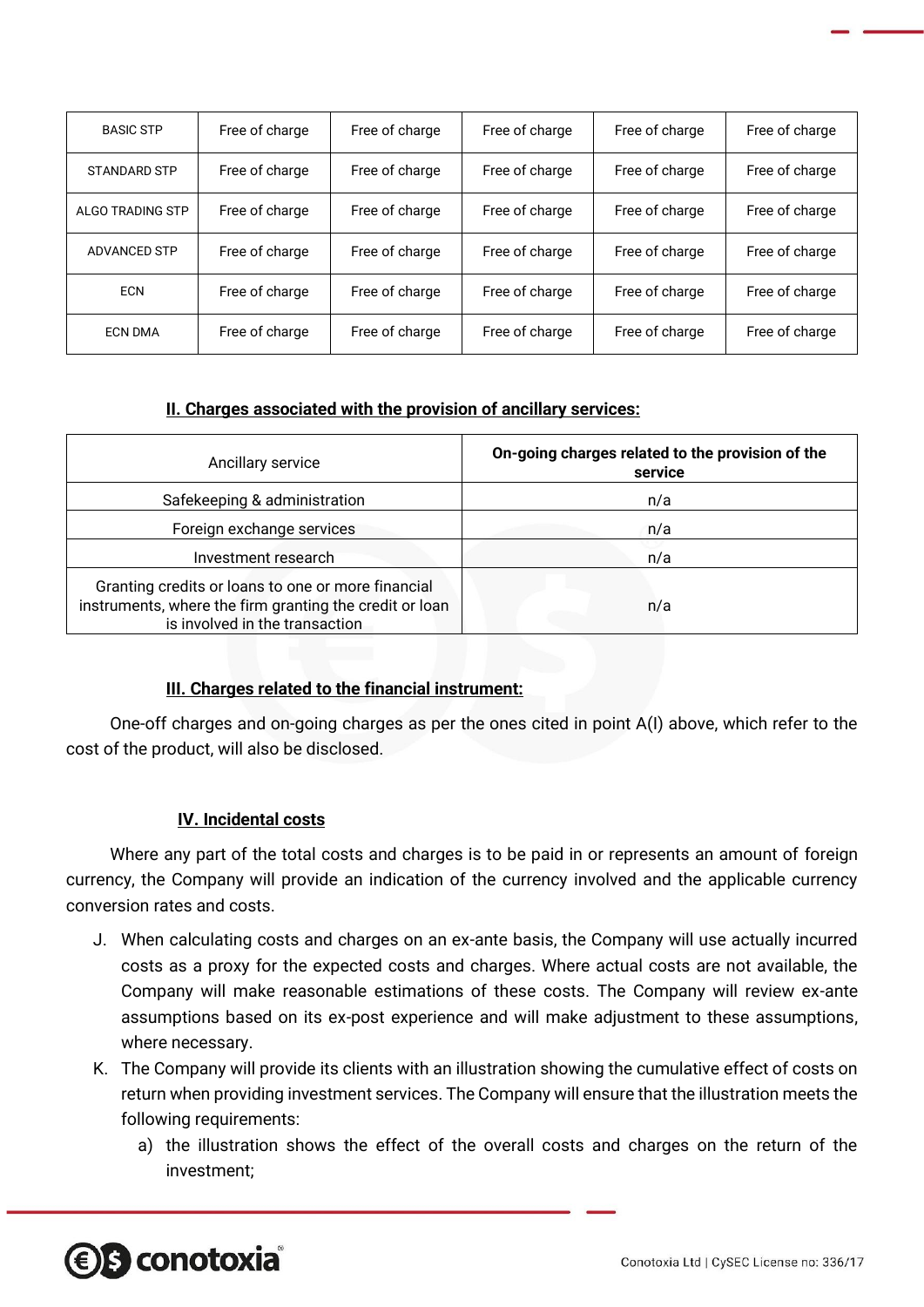- b) the illustration shows any anticipated spikes or fluctuations in the costs; and
- c) the illustration is accompanied by a description of the illustration.

### 3. Ex-post disclosure of information on costs and charges

The Company will also provide annually ex-post information about all costs and charges related to both the financial instrument(s) and investment and ancillary service(s), where it has recommended or marketed the financial instrument(s) and it has or has had an ongoing relationship with the client during the year. Such information will be based on costs incurred and will be provided on a personalized basis.

The Company may choose to provide such aggregated information on costs and charges of the investment services and the financial instruments together with any existing periodic reporting to clients.

The illustration showing the cumulative effect of costs on return when providing investment services cited in Section 2(C) above will be provided on an ex-post basis as well.

# 4.Costs and Charges for Conotoxia cTrader, MT4 and MT5 **Accounts**

|                | <b>FEES</b>                                  |                       |                   |                   |                   |  |
|----------------|----------------------------------------------|-----------------------|-------------------|-------------------|-------------------|--|
|                | Service                                      | Conotoxia fees amount |                   |                   |                   |  |
|                |                                              | <b>EUR</b>            | <b>PLN</b>        | <b>USD</b>        | <b>GBP</b>        |  |
| $\mathbf{1}$   | Account activation                           | Free of<br>charge     | Free of<br>charge | Free of<br>charge | Free of<br>charge |  |
| $\overline{2}$ | Monthly account fee                          | Free of<br>charge     | Free of<br>charge | Free of<br>charge | Free of<br>charge |  |
| 3              | Deposits - Bank wire                         | Free of<br>charge     | Free of<br>charge | Free of<br>charge | Free of<br>charge |  |
| $\overline{4}$ | Deposits by Dotpay                           |                       |                   |                   |                   |  |
|                | Pay by Link                                  | $0,75%$ *             | $0,75%$ *         | $0,75%$ *         | $0,75%$ *         |  |
| 5              | Deposits by Conotoxia Sp. z o.o.<br>e-wallet | $0\%**$               | $0\%**$           | $0\%**$           | $0\%**$           |  |
| 6              | Withdrawals                                  |                       |                   |                   |                   |  |
|                | Wire Transfer***                             | $n/a***$              | $0***$            | $n/a***$          | $n/a***$          |  |